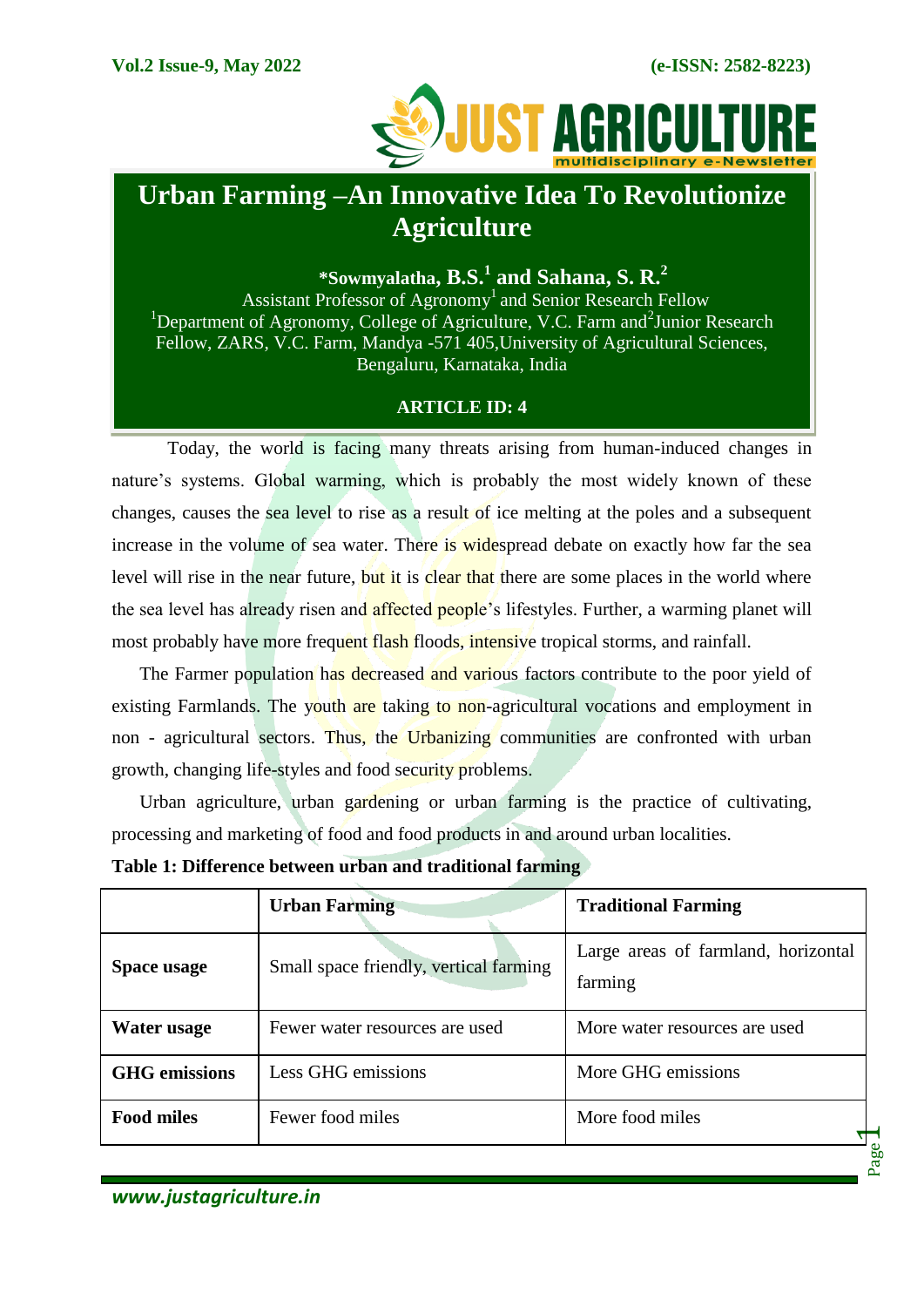

|                         |                                                                                  | <u>INDITIONSCIPTINGLY E-NEWSIELIEL</u> |
|-------------------------|----------------------------------------------------------------------------------|----------------------------------------|
| Packaging               | Minimum packaging, usually fully   Maximum packaging, usually non-<br>recyclable | recyclable                             |
| <b>Decentralization</b> | Decentralized food production system                                             | Centralized food production system     |

#### **Types of urban farming:**

- 1. Kitchen gardening 6. Green house gardening
- 2. Street landscaping 7.Rooftop gardening
- 3. Container gardening 8. Urban beekeeping
- 4. Peri-urban farming 2.5 and 9. Small scale animal husbandry
- 5.Vertical farming 10. Mushroom cultivation
- a. Hydroponics b. Aeroponics c. Aquaponics d. Living walls
	- 1. **Kitchen gardening:** Cultivation of vegetables and herbs in and around the domestic area for daily kitchen use.
	- 2. **Street landscaping:** The vacant area alongside of the streets can be utilized for cultivation of vegetables.
	- 3. **Container gardening: Utilization** of waste materials available in the urban areasfor cultivation of crops. Waste material may include plastic bottles, torn shoes, broken containers like drums, buckets, mugs another urban wastes.
	- 4. **Peri-urban farming:** Cultivation of crops in the city outskirts or perimeter of the urban areas is peri-urban farming.
	- **5. Vertical farming:** Vertical farming is the practice of producing food and medicine in vertically stacked layers.
		- **a. Hydroponics:** is a soil-less culture technique in which plant can grow in a mineral nutrient solution.
		- b. **Aeroponics:** is the process of growing plants in an air or mist environment without use of soil or an aggregate media.
		- c. **Aquaponics:** Aquaponics is the farming of fish and plants in a single recirculating system.
	- **6. Green house gardening:** The large empty areas in and around the locality can be covered with the greenhouse for production of high value crops under controlled environmental conditions.

Page  $\boldsymbol{\sim}$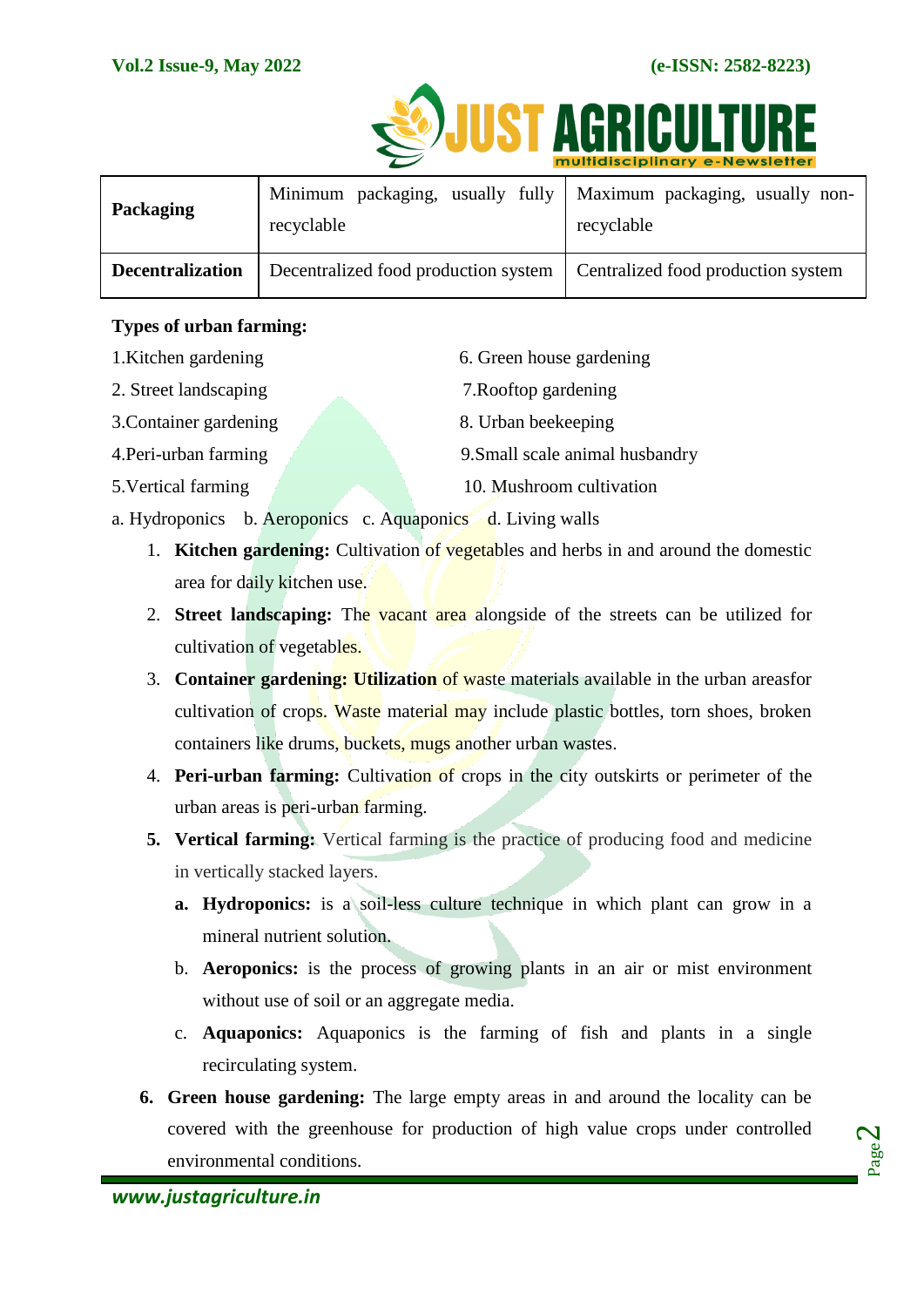

- **7. Rooftop gardening:** Cultivation of vegetables and herbs on the roof of a house or an apartment by single or group of families to meet the daily needs of a family or a community.
- **8. Urban beekeeping:** Maintaining bee colonies in and around urban gardens or periurban areas for pollination and for their honey is called urban beekeeping.
- 9. **Small scale animal husbandry:** Raising animals for food. For example, cities that allow residents to raise a limited number of chickens for meat and egg purpose, cow and buffaloes for milk purpose.
- 10. **Mushroom cultivation:** Mushrooms are scavenging fungi that can grow on organic waste and yield valuable products fit for human consumption.

#### **Advantages of urban agriculture**

- Higher Yields: The ability to grow vertically and hydroponically also allows urban farms to yield more [produce](https://puregreensaz.com/greenhouse-yields/) per square foot than field farms.
- **◆** Nutritional and quality food: Fruits and vegetables are a rich source of Vitamins and minerals.
- **Efficient utilization of time (Agriculture as a hobby):** In the era of information and technology, people can make agriculture as a hobby and spend valuable time to learn about crop and animal husbandry, beekeeping, mushroom cultivation and aquaculture.
- Efficient utilization of land and resources: The vacant and abandoned lands in urban areas can be utilized for agriculture through allotting lands to poor and interested farmers and in turn help them earn their livelihood.
- Educational benefits**:** The younger generations have least knowledge and interest in farming. Establishing urban farms can teach them how food is grown, harvested, transported and processed to give it a final consumable form.
- Saves Space: Urban farming saves space because a variety of growing systems can be used to cultivate crops.
- **Proximity:** Urban farms are grown in city centres and other densely populated areas, so they're closer to their consumers than field farms.
- **Health benefits:** The crops cultivated in urban gardens are least exposed to pesticides, heavy metals and sewage waste, so, the food contamination is least and in turn has positive effects on human health.